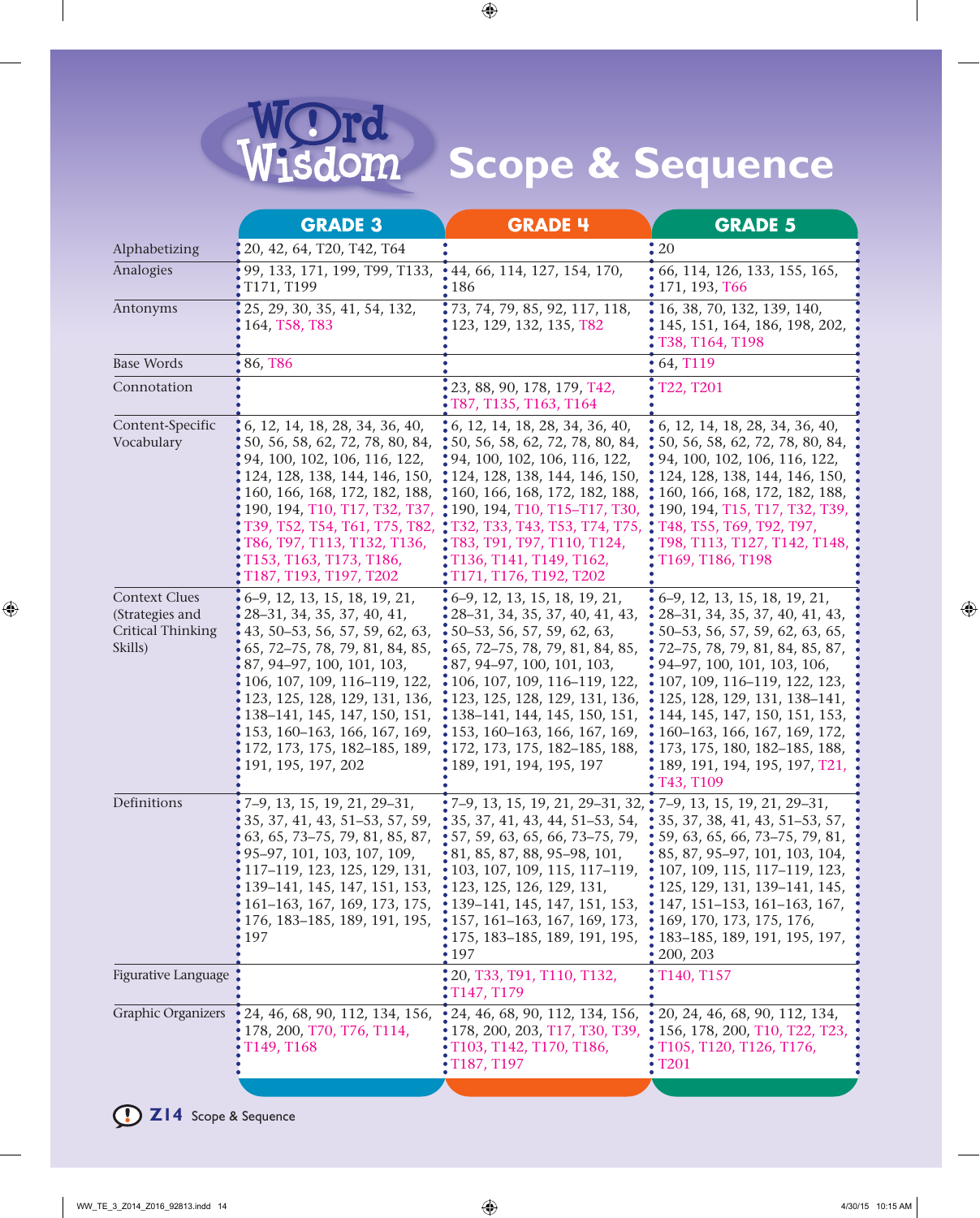|                                                | <b>GRADE 3</b>                                                                                                                                                                                                                                                                                                                                                            | <b>GRADE 4</b>                                                                                                                                                                                                                                                                                                                                                                                                                                                                                              | <b>GRADE 5</b>                                                                                                                                                                                                                                                                                                                                                                           |
|------------------------------------------------|---------------------------------------------------------------------------------------------------------------------------------------------------------------------------------------------------------------------------------------------------------------------------------------------------------------------------------------------------------------------------|-------------------------------------------------------------------------------------------------------------------------------------------------------------------------------------------------------------------------------------------------------------------------------------------------------------------------------------------------------------------------------------------------------------------------------------------------------------------------------------------------------------|------------------------------------------------------------------------------------------------------------------------------------------------------------------------------------------------------------------------------------------------------------------------------------------------------------------------------------------------------------------------------------------|
| Homophones/<br>Homographs                      |                                                                                                                                                                                                                                                                                                                                                                           |                                                                                                                                                                                                                                                                                                                                                                                                                                                                                                             | T44, T54, T67, T98, T105                                                                                                                                                                                                                                                                                                                                                                 |
| <b>Listening Skills</b>                        | T17, T39, T52, T61, T86, T96, • T15, T32, T83, T176<br>T136, T197                                                                                                                                                                                                                                                                                                         |                                                                                                                                                                                                                                                                                                                                                                                                                                                                                                             | T17, T39, T49, T69, T92,<br>T113, T127, T169                                                                                                                                                                                                                                                                                                                                             |
| <b>Multiple Meanings</b>                       | T108, T126, T198                                                                                                                                                                                                                                                                                                                                                          | 7, 29, 35, 52, 63, 79, 95, 101, $\frac{1}{3}$ 8, 25, 41, 51, 57, 86, 96, 137, $\frac{1}{3}$ 13, 29, 35, 52, 63, 86, 107,<br>108, 118, 152, 189, 160, 182, $\cdot$ 140, 162, 167, 189, 196, 143, $\cdot$ 118, 123, 140, 167, 173, 133,<br>T60, T103, T142, T170, T186, T44, T54, T67, T92, T98,<br>T <sub>196</sub>                                                                                                                                                                                          | T105, T140                                                                                                                                                                                                                                                                                                                                                                               |
| Parts of Speech                                | 27, 71, T65, T197                                                                                                                                                                                                                                                                                                                                                         | 24, 27, 71, 86, 115, 134, 159,<br>174, 169, T115, T186                                                                                                                                                                                                                                                                                                                                                                                                                                                      | 27, 49, 71, 112, 115, 200,<br>T59, T77, T92, T135, T165,<br>T179                                                                                                                                                                                                                                                                                                                         |
| Predicting<br>Meaning/Using<br>Prior Knowledge | 7-9, 13, 14, 19, 29-31, 35,<br>41, 51–53, 57, 63, 73–75,<br>79, 80, 85, 95–97, 101, 102,<br>107, 117-119, 123, 124, 129,<br>139-141, 145, 146, 151,<br>161-163, 167, 168, 173,<br>183-185, 189, 195, T6, T12,<br>T18, T28, T34, T40, T50,<br>T56, T62, T72, T78, T84,<br>T94, T100, T106, T116, T122,<br>T128, T138, T144, T150,<br>T160, T166, T172, T182,<br>T188, T194 | $\cdot$ 7–9, 13, 19, 29–31, 35, 41,<br>$\frac{1}{2}$ 51–53, 57, 63, 73–75, 79, 85,<br>$\frac{1}{2}$ 95–97, 101, 107, 117–119,<br>• 123, 129, 139-141, 145, 151,<br>$\frac{1}{2}$ 161–163, 167, 173, 183–185,<br>: 189, 195, T6, T12, T18, T28,<br>T34, T38, T40, T50, T56, T62,<br>T72, T78, T84, T94, T100,<br>:T106, T116, T122, T128,<br>: T138, T144, T150, T160,<br>T166, T172, T182, T188, T194 , T128, T138, T144, T150,                                                                             | 7-9, 13, 19, 29-31, 35, 36,<br>41, 51–53, 57, 63, 73–75, 79,<br>80, 85, 95-97, 101, 102, 107,<br>: 117-119, 123, 124, 129,<br>$\cdot$ 139–141, 145, 146, 151,<br>$\frac{1}{2}$ 161–163, 167, 168, 173,<br>: 183-185, 189, 190, 195, T6,<br>T12, T18, T28, T34, T40, T50,<br>T56, T62, T72, T78, T84, T91,<br>T94, T100, T106, T116, T122,<br>T160, T166, T172, T182,<br>T188, T194, T202 |
| Prefixes                                       | 15, 21, 37, 43, 59, 65, 81, 87,<br>103, 109, 125, 131, 147, 153,<br>169, 175, 191, 197, T16, T17,<br>T59, T60, T169                                                                                                                                                                                                                                                       | $\cdot$ 15, 21, 37, 43, 59, 65, 81, 87,<br>$\cdot$ 103, 109, 125, 131, 147, 153,<br>$\cdot$ 169, 175, 191, 197, T17, T83,<br>$\cdot$ T <sub>104</sub> , T <sub>185</sub> , T <sub>193</sub>                                                                                                                                                                                                                                                                                                                 | 15, 21, 37, 43, 59, 65, 68, 81,<br>87, 109, 125, 131, 147, 153,<br>169, 175, 191, 197, T58, T99                                                                                                                                                                                                                                                                                          |
| Pronunciation/<br>Phonetic Respellings         | : 130, T80, T130, T197                                                                                                                                                                                                                                                                                                                                                    | : 130, T113, T142, T186                                                                                                                                                                                                                                                                                                                                                                                                                                                                                     | 108, T74, T92                                                                                                                                                                                                                                                                                                                                                                            |
| Reference Skills                               | 9, 15, 20, 21, 31, 37, 42, 43,<br>53, 64, 65, 75, 86, 87, 97,<br>103, 108, 109, 119, 125, 130,<br>131, 141, 147, 152, 153, 163,<br>174, 175, 185, 191, 196, 197,<br>203, T16, T26, T39, T48,<br>T54, T60, T64, T76, T82, T86, T105, T113, T114, T120,<br>i T174, T175, T184, T192                                                                                         | $\cdot$ 9, 15, 20, 21, 31, 37, 42, 43,<br>$\cdot$ 53, 59, 64, 65, 75, 81, 86, 87,<br>$\cdot$ 97, 103, 108, 109, 119, 125,<br>$\cdot$ 130, 131, 141, 152, 153, 163,<br>$\cdot$ 174, 175, 185, 191, 196, 197,<br>• T26, T48, T70, T80, T99,<br>T92, T118, T121, T162, T169, • T142, T157, T158, T180, T198 • T168, T180                                                                                                                                                                                       | 9, 15, 20, 21, 31, 37, 42, 43,<br>53, 59, 64, 65, 75, 86, 87, 97,<br>103, 108, 109, 119, 125, 130,<br>131, 141, 147, 152, 153, 163,<br>$\cdot$ 169, 174, 175, 185, 191, 196,<br>$\cdot$ 197, 203, T21, T27, T55, T70,<br>• T87, T91, T114, T136, T158,                                                                                                                                   |
| <b>Relating Meanings</b>                       | $(91, 105, 110, 111, 121, 127, \ldots, 83, 89, 99, 111, 120, 121,$<br>201, T47, T83                                                                                                                                                                                                                                                                                       | $\ddagger$ 11, 16, 17, 23, 32, 33, 39, 45, $\ddagger$ 10, 11, 17, 23, 25, 33, 39, 45, $\ddagger$ 10, 11, 17, 23, 32, 33, 39, 45,<br>$155, 61, 67, 69, 76, 77, 83, 89, 146, 54, 55, 61, 67–69, 76, 77, 155, 67, 76, 77, 83, 86, 89, 99,$<br>133, 135, 143, 148, 155, 157, $\div 127$ , 132, 133, 135, 139, 143, $\div 149$ , 155, 157, 164, 177, 179,<br>176, 177, 187, 192, 193, 199, 148, 149, 154, 155, 165, 170, 186, 187, 193, 165, 171, 183<br>: 171, 176, 177, 179, 181, 187,<br>, 193, 198, 199, 201 | $\ddot{.}$ 111, 120, 121, 127, 143, 148,                                                                                                                                                                                                                                                                                                                                                 |
| Roots                                          | 14, 15, 21, 24, 36, 37, 43, 46,<br>58, 59, 65, 68, 80, 81, 87, 90,<br>102, 103, 109, 112, 124, 125,<br>131, 134, 146, 147, 153, 156,<br>168, 169, 175, 190, 191, 197,<br>T16, T17, T58, T60, T80,<br>T169                                                                                                                                                                 | $\cdot$ 14, 15, 21, 36, 37, 43, 58, 59,<br>$\cdot$ 65, 80, 81, 87, 90, 102, 103,<br>• 109, 112, 124, 125, 131, 134,<br>$\cdot$ 146, 147, 153, 156, 168, 169,<br><b>;</b> 175, 190, 191, 197, T17, T36,<br>T37, T83, T104, T119, T148,<br>T <sub>193</sub>                                                                                                                                                                                                                                                   | 14, 15, 21, 24, 36, 37, 43, 46,<br>58, 59, 65, 80, 81, 87, 90,<br>102, 103, 109, 112, 124, 125,<br>131, 146, 147, 153, 168, 169,<br>$\cdot$ 175, 178, 190, 191, 197, T15,<br>T26, T36, T58, T125, T126                                                                                                                                                                                   |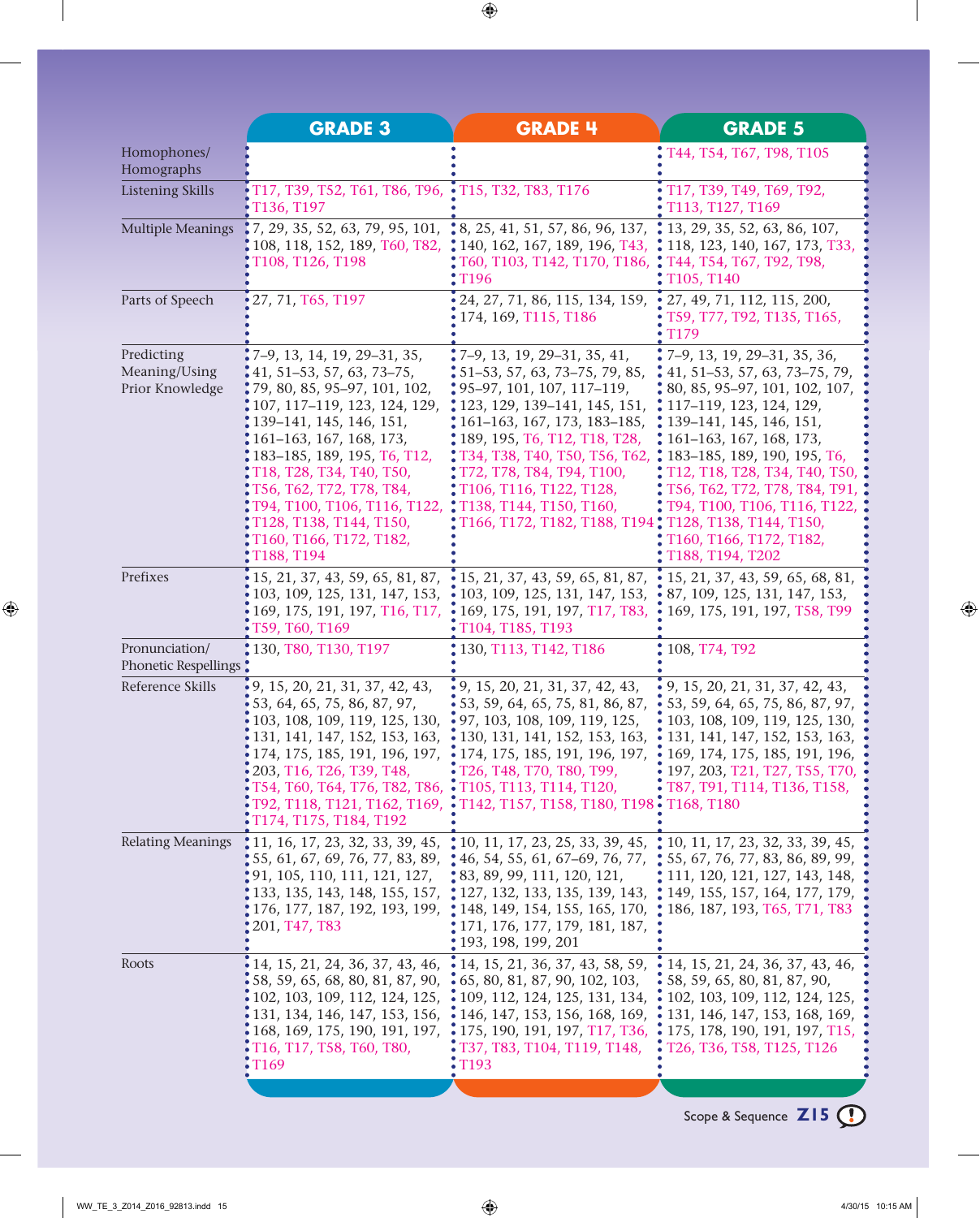|                                                                                   | <b>GRADE 3</b>                                                                                                                                                                                                                                         | <b>GRADE 4</b>                                                                                                                                                                                                                                                                                                                         | <b>GRADE 5</b>                                                                                                                                                                                                                                                                   |
|-----------------------------------------------------------------------------------|--------------------------------------------------------------------------------------------------------------------------------------------------------------------------------------------------------------------------------------------------------|----------------------------------------------------------------------------------------------------------------------------------------------------------------------------------------------------------------------------------------------------------------------------------------------------------------------------------------|----------------------------------------------------------------------------------------------------------------------------------------------------------------------------------------------------------------------------------------------------------------------------------|
| Sentence/Phrase<br>Completion                                                     | 142, 149, 154, 155, 157, 165, 176, 186, 192<br>170, 180, 186, 198                                                                                                                                                                                      | 10, 22, 25, 26, 33, 38, 44, 54, $\bullet$ 16, 22, 38, 45, 47, 60, 61, 67, $\bullet$ 16, 22, 25, 33, 44, 47, 48, 54,<br>60, 66, 82, 83, 88, 104, 105, $\bullet$ 82, 89, 91, 98, 104, 105, 110, $\bullet$ 60, 67, 69, 82, 88, 89, 91, 92,<br>111, 113, 120, 126, 127, 133, :126, 142, 148, 164, 171, 174, :104, 113, 120, 132, 135, 142, | 154, 156, 159, 165, 170, 171,<br>179, 201                                                                                                                                                                                                                                        |
|                                                                                   | Shades of Meaning <b>[9, 23, 55, 67, 69, 91</b> ]                                                                                                                                                                                                      | $\bullet$ 23, 88, 179, T42, T87                                                                                                                                                                                                                                                                                                        | • 130, T22, T201                                                                                                                                                                                                                                                                 |
|                                                                                   | 168, 178, 190, 200                                                                                                                                                                                                                                     | Sorting/Categorizing, 14, 24, 36, 46, 58, 68, 80, 90, : 14, 24, 36, 46, 58, 68, 80, 90, : 14, 24, 36, 46, 58, 68, 80, 83,<br>102, 112, 124, 134, 146, 156, : 102, 112, 124, 134, 146, 156, : 90, 102, 112, 124, 134, 146,<br>, 168, 178, 190, 200, T39, T49,<br>T58, T163                                                              | • 149, 156, 168, 177, 178, 190,<br>200, 203, T83, T149                                                                                                                                                                                                                           |
| <b>Sound Devices</b>                                                              | T61                                                                                                                                                                                                                                                    |                                                                                                                                                                                                                                                                                                                                        | <b>T132</b>                                                                                                                                                                                                                                                                      |
| Speaking Skills                                                                   | 17, 27, 39, 49, 61, 71, 83, 93,<br>105, 115, 127, 137, 149, 159,<br>171, 181, 193, 203, T10, T32,<br>T39, T52, T54, T77, T82, T97,<br>T114, T136, T173, T186,<br>T202                                                                                  | $\cdot$ 17, 27, 39, 49, 61, 71, 83, 93,<br>$\cdot$ 105, 115, 127, 137, 149, 159,<br>$\cdot$ 171, 181, 193, 203, T8, T11,<br>$\cdot$ T16, T26, T33, T48, T53 T74,<br>T110, T120, T149, T162, T192 • T186                                                                                                                                | $\bullet$ 17, 27, 39, 49, 61, 71, 83, 93,<br>$\cdot$ 105, 115, 127, 137, 149, 159,<br>$\cdot$ 171, 181, 193, 203, T27, T32,<br>$\cdot$ T53, T55, T58, T98, T142,                                                                                                                 |
| <b>Suffixes</b>                                                                   | 21, 27, 43, 65, 71, 87, 109,<br>115, 131, 153, 159, 175, 197,<br>203, T81, T190                                                                                                                                                                        | 21, 27, 43, 65, 71, 87, 109,<br>$\ddot{ }$ 115, 131, 153, 175, 197, 203,<br>T <sub>185</sub>                                                                                                                                                                                                                                           | 21, 27, 43, 49, 65, 71, 87,<br>109, 115, 131, 153, 159, 175,<br>197, 203, T58, T179                                                                                                                                                                                              |
| Syllabication                                                                     | $\bullet$ 68, T15, T120                                                                                                                                                                                                                                | $\cdot$ 112, 156, T15, T119                                                                                                                                                                                                                                                                                                            | $\cdot$ T39                                                                                                                                                                                                                                                                      |
| Synonyms                                                                          | , 7, 8, 10, 13, 16, 19, 25, 48,<br>60, 70, 82, 91, 92, 98, 114,<br>126, 132, 142, 148, 154, 158,<br>164, 174, 179, 186, 198, T22,<br>T58, T69, T83                                                                                                     | • 7, 8, 10, 13, 19, 26, 48, 70, 93, • 22, 26, 32, 44, 54, 60, 82, 88,<br>$\frac{1}{2}$ 95, 96, 101, 104, 107, 108,<br>• 110, 113, 114, 135, 180, 192, • 137, 142, 148, 158, 161, 162,<br>: 202, T10, T69, T82                                                                                                                          | • 98, 104, 110, 126, 130, 136,<br>167, 173, 178, 186, 192, T22,<br>T66, T110, T131, T176                                                                                                                                                                                         |
| <b>Technology Skills</b>                                                          |                                                                                                                                                                                                                                                        | 108, 152, T26, T70, T90, T114 • 174                                                                                                                                                                                                                                                                                                    |                                                                                                                                                                                                                                                                                  |
| <b>Test-Taking Skills</b>                                                         | 26, 48, 70, 92, 114, 136, 158, 26, 48, 70, 92, 114, 136, 158,<br>180, 202                                                                                                                                                                              | $\cdot$ 180, 202                                                                                                                                                                                                                                                                                                                       | 26, 48, 70, 92, 114, 136, 158,<br>180, 202                                                                                                                                                                                                                                       |
| Word Journal                                                                      | T9, T16, T31, T53, T60, T69, : T9, T30, T52, T75, T97,<br>T74, T103, T119, T141, T163, : T119, T141, T163, T185<br><b>T185</b>                                                                                                                         |                                                                                                                                                                                                                                                                                                                                        | T9, T30, T52, T75, T97, T119,<br>T141, T163, T185                                                                                                                                                                                                                                |
| Word Origins/<br>Derived Words/<br><b>Borrowed Words</b>                          | 14, 36, 58, 80, 102, 124, 146,<br>168, 190, T49, T121, T175                                                                                                                                                                                            | $\bullet$ 14, 36, 58, 80, 102, 124, 146, $\bullet$ 14, 36, 58, 80, 102, 124, 146,<br>: 168, 181, 190, T49, T66, T99, : 168, 190, T8, T44, T103,<br>T157, T198                                                                                                                                                                          | T118, T154, T191                                                                                                                                                                                                                                                                 |
| Wordplay:<br>Anagrams, Cross-<br>words, Riddles,<br>Word Finds, Word<br>Scrambles | 45, 49, 89, 93, 98, 137, 149,<br>171, 181, T22, T36, T58, T80,<br>T83, T104, T113, T120, T125,<br>T131, T142, T169                                                                                                                                     | $\cdot$ 11, 49, 93, 120, 137, 181,<br>: 203, T10, T25, T36, T37, T47,<br>: T55, T58, T98, T121, T127,<br>T148, T168                                                                                                                                                                                                                    | $\cdot$ 49, 93, 137, 154, 181, T25,<br>$\cdot$ T47, T87, T110                                                                                                                                                                                                                    |
| Word Usage                                                                        | 47, 67, 111, 113, 132, 143,<br>157, 165, 177, 179, 192                                                                                                                                                                                                 | 47,83                                                                                                                                                                                                                                                                                                                                  | 11, 25, 39, 47, 91, 105, 113,<br>133, 135, 157, 176, 198, 199                                                                                                                                                                                                                    |
| <b>Writing Skills</b>                                                             | 11, 23, 32, 33, 45, 55, 67,<br>77, 89, 99, 110, 111, 121,<br>133, 143, 148, 155, 165, 176,<br>177, 187, 192, 199, 203, T9,<br>T32, T37, T53, T74-T76,<br>T88, T92, T96, T97, T102,<br>T111, T132, T140, T141,<br>T157, T163, T173, T185,<br>T187, T193 | 10, 11, 23, 27, 32, 33, 45, 55,<br>$\cdot$ 67, 71, 76, 77, 89, 99, 111,<br>• 115, 121, 132, 133, 143, 154,<br>155, 165, 176, 177, 187, 198,<br>199, T9, T26, T43, T91, T136,<br>T149, T171, T202                                                                                                                                       | $\ddot{\bullet}$ 10, 11, 17, 23, 27, 32, 33, 44,<br>$\cdot$ 45, 55, 61, 67, 76, 77, 89, 99,<br>$\ddot{\bullet}$ 111, 120, 121, 133, 143, 155,<br>$\ddot{.}$ 164, 165, 177, 178, 179, 186,<br>$\ddot{\bullet}$ 187, 199, T9, T104, T148,<br>T165, T185, T187, T192,<br>T193, T198 |
|                                                                                   |                                                                                                                                                                                                                                                        |                                                                                                                                                                                                                                                                                                                                        |                                                                                                                                                                                                                                                                                  |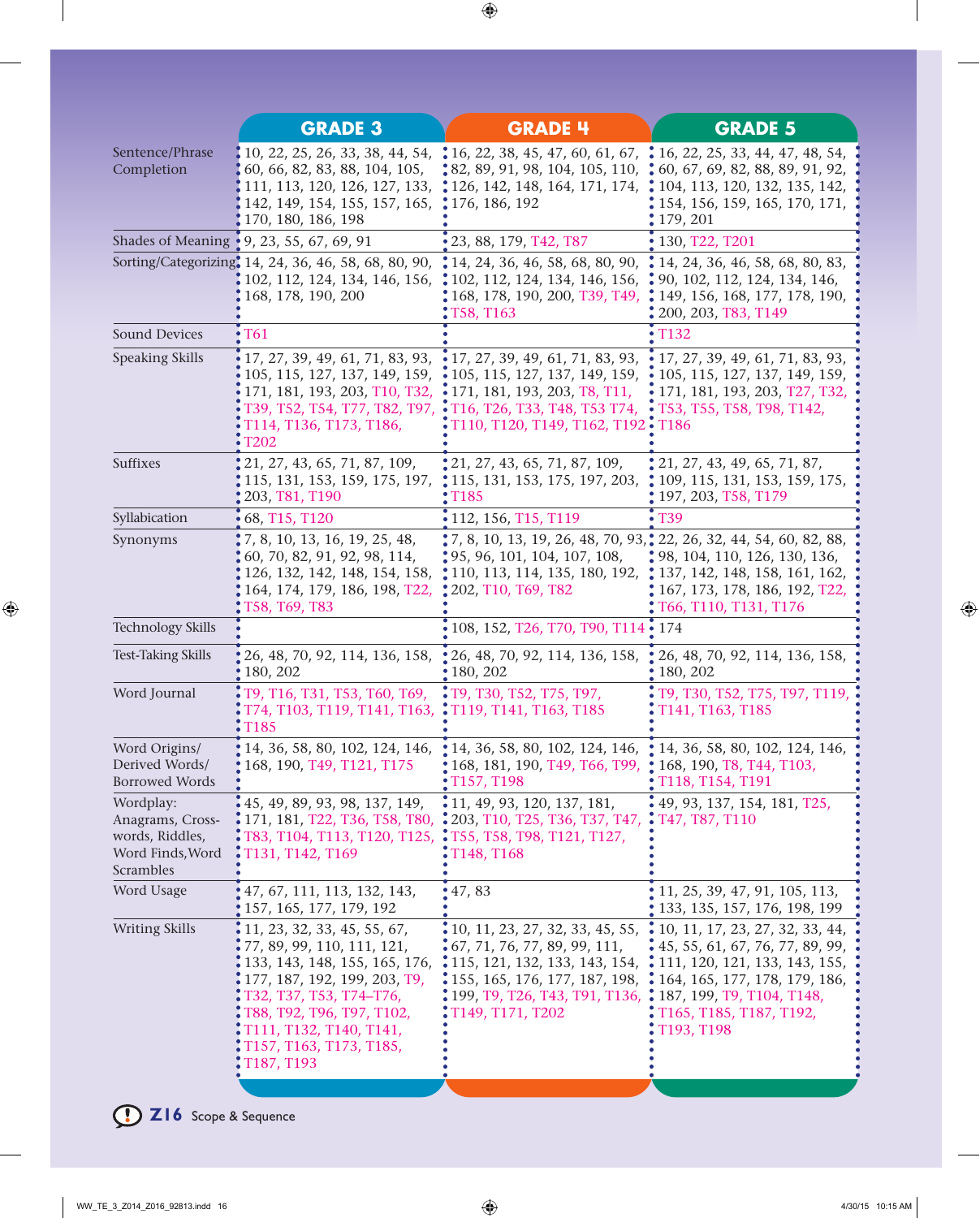

|                                                                                | <b>GRADE 5</b>                                                                                                                                                                                                                                                                                                                                                                  | <b>GRADE 6</b>                                                                                                                                                                                                                                                                                                                                                                                                                                                    | <b>GRADE 7</b>                                                                                                                                                                                                                                                                                                                                               |
|--------------------------------------------------------------------------------|---------------------------------------------------------------------------------------------------------------------------------------------------------------------------------------------------------------------------------------------------------------------------------------------------------------------------------------------------------------------------------|-------------------------------------------------------------------------------------------------------------------------------------------------------------------------------------------------------------------------------------------------------------------------------------------------------------------------------------------------------------------------------------------------------------------------------------------------------------------|--------------------------------------------------------------------------------------------------------------------------------------------------------------------------------------------------------------------------------------------------------------------------------------------------------------------------------------------------------------|
| Alphabetizing                                                                  | 20                                                                                                                                                                                                                                                                                                                                                                              |                                                                                                                                                                                                                                                                                                                                                                                                                                                                   |                                                                                                                                                                                                                                                                                                                                                              |
| Analogies                                                                      | 66, 114, 126, 133, 155, 165,<br>171, 193, T66                                                                                                                                                                                                                                                                                                                                   | : 83, 158, 199, T158, T199                                                                                                                                                                                                                                                                                                                                                                                                                                        | 16, 114, 154, 165, 202                                                                                                                                                                                                                                                                                                                                       |
| Antonyms                                                                       | 16, 38, 70, 132, 139, 140,<br>145, 151, 164, 186, 198, 202,<br>T38, T164, T198                                                                                                                                                                                                                                                                                                  | : 47, 54, 114, 117, 118, 123,<br>: 129, 148, 164, 170, 201, T54,<br>T <sub>148</sub>                                                                                                                                                                                                                                                                                                                                                                              | 60, 73, 74, 76, 79, 85, 88, 92,<br>120, 126, 154, 158, 179, T76,<br>T88                                                                                                                                                                                                                                                                                      |
| <b>Base Words</b>                                                              | 64, T119                                                                                                                                                                                                                                                                                                                                                                        | • 64, 764                                                                                                                                                                                                                                                                                                                                                                                                                                                         | 86, 152                                                                                                                                                                                                                                                                                                                                                      |
| Connotation                                                                    | T22, T201                                                                                                                                                                                                                                                                                                                                                                       | 200, 201, T67, T132                                                                                                                                                                                                                                                                                                                                                                                                                                               | 156, T10, T38, T88, T104,<br>T136, T142, T157, T158                                                                                                                                                                                                                                                                                                          |
| Content-Specific<br>Vocabulary                                                 | , 6, 12, 14, 18, 28, 34, 36, 40,<br>50, 56, 58, 62, 72, 78, 80, 84,<br>94, 100, 102, 106, 116, 122,<br>124, 128, 138, 144, 146, 150,<br>160, 166, 168, 172, 182, 188,<br>190, 194, T15, T17, T32, T39,<br>T48, T55, T69, T92, T97, T98,<br>T113, T127, T142, T148,<br>T169, T186, T198                                                                                          | $\cdot$ 6, 12, 14, 18, 28, 34, 36, 40,<br>$\frac{1}{2}$ 50, 56, 58, 62, 72, 78, 80, 84,<br>$\frac{1}{2}$ 94, 100, 102, 106, 116, 122,<br>• 124, 128, 138, 144, 146, 150,<br>$\frac{160}{160}$ , 166, 168, 172, 182, 188,<br>: 190, 194, T8, T10, T11, T14,<br>: T26, T59, T61, T70, T105,<br>T110                                                                                                                                                                 | • 6, 12, 14, 18, 28, 34, 36, 40,<br>50, 56, 58, 62, 72, 78, 80, 84,<br>94, 100, 102, 106, 116, 122,<br>124, 128, 138, 144, 146, 150,<br>160, 166, 168, 172, 182, 188,<br>190, 194, T10, T17, T30, T39,<br>T52, T58, T61, T96, T118,<br>T135, T140, T148, T162,<br>T164, T184                                                                                 |
| <b>Context Clues</b><br>(Strategies and<br><b>Critical Thinking</b><br>Skills) | 6-9, 12, 13, 15, 18, 19, 21,<br>28-31, 34, 35, 37, 40, 41, 43,<br>50-53, 56, 57, 59, 62, 63, 65,<br>72-75, 78, 79, 81, 84, 85, 87,<br>94-97, 100, 101, 103,<br>106, 107, 109, 116-119, 122,<br>123, 125, 128, 129, 131,<br>138-141, 144, 145, 147, 150,<br>151, 153, 160–163, 166, 167,<br>169, 172, 173, 175, 180,<br>182–185, 188, 189, 191, 194,<br>195, 197, T21, T43, T109 | $\cdot$ 6–9, 12, 13, 15, 18, 19, 21,<br>$\cdot$ 28–31, 34, 35, 37, 40, 41, 43,<br>$\cdot$ 44, 50–53, 56, 57, 59, 62, 63,<br>$\cdot$ 65, 66, 72–75, 78, 79, 81, 84,<br>$\cdot$ 85, 87, 94–97, 100, 101, 103,<br>$\cdot$ 106, 107, 109, 116–119, 122,<br>123, 125, 128, 129, 131, 136,<br>$\cdot$ 138–141, 144, 145, 147, 150,<br>$\cdot$ 151, 153, 160–163, 166, 167,<br>$\cdot$ 169, 172, 173, 175, 182–185,<br>• 188, 189, 191, 194, 195, 197,<br>202, T22, T185 | 6-9, 12, 13, 15, 18, 19, 21,<br>28-31, 34, 35, 37, 40, 41, 43,<br>50-53, 56, 57, 59, 62, 63, 65,<br>72-75, 78, 79, 81, 84, 85, 87,<br>94-97, 100, 101, 103, 106,<br>107, 109, 116–119, 122, 123,<br>125, 128, 129, 131, 138-141,<br>144, 145, 147, 150, 151, 153,<br>160-163, 166, 167, 169, 172,<br>173, 175, 180, 182–185, 188,<br>189, 191, 194, 195, 197 |
| Definitions                                                                    | 7-9, 13, 15, 19, 21, 29-31,<br>35, 37, 38, 41, 43, 51-53, 57,<br>59, 63, 65, 66, 73-75, 79, 81,<br>85, 87, 95-97, 101, 103, 104,<br>107, 109, 115, 117–119, 123,<br>125, 129, 131, 139–141, 145,<br>147, 151–153, 161–163, 167,<br>169, 170, 173, 175, 176,<br>183-185, 189, 191, 195, 197,<br>200, 203                                                                         | $27-9$ , 13, 15, 19, 21, 27,<br>29–31, 35, 37, 41, 43, 51–53,<br>$\cdot$ 57, 59, 63, 65, 73–75, 79, 81,<br>$\bullet$ 82, 85, 87, 95–97, 101, 103,<br>• 107, 109, 117-119, 123, 125,<br>129, 131, 139–141, 145, 147,<br>151, 153, 161–163, 167, 169,<br>173, 175, 183–185, 189, 191,<br>195, 197                                                                                                                                                                   | 7-10, 13, 15, 19, 21, 29-31,<br>35, 37, 41, 43, 51–53, 57, 59,<br>60, 63, 65, 73–75, 79, 81, 85,<br>87, 95-97, 101, 103-105,<br>107, 109, 115, 117-119, 123,<br>125, 129, 131, 139-142, 145,<br>147, 151, 153, 161-163, 167,<br>169, 173, 175, 179, 180,<br>183-185, 189, 191, 195, 197,<br>198, T48, T66, T125, T131,<br><b>T170</b>                        |
| Figurative Language : T140, T157                                               |                                                                                                                                                                                                                                                                                                                                                                                 | 20, 181, T20, T59, T66, T155, : 137, T8<br>T <sub>185</sub>                                                                                                                                                                                                                                                                                                                                                                                                       |                                                                                                                                                                                                                                                                                                                                                              |
| Graphic Organizers                                                             | 20, 24, 46, 68, 90, 112, 134,<br>156, 178, 200, T10, T22, T23,<br>T105, T120, T126, T176,<br>T201                                                                                                                                                                                                                                                                               | 24, 46, 68, 90, 112, 134, 156,<br>178, 200, T175, T202                                                                                                                                                                                                                                                                                                                                                                                                            | 24, 46, 68, 90, 112, 134, 156,<br>178, 200, T31, T104, T114,<br>T136, T142, T191                                                                                                                                                                                                                                                                             |
|                                                                                |                                                                                                                                                                                                                                                                                                                                                                                 |                                                                                                                                                                                                                                                                                                                                                                                                                                                                   |                                                                                                                                                                                                                                                                                                                                                              |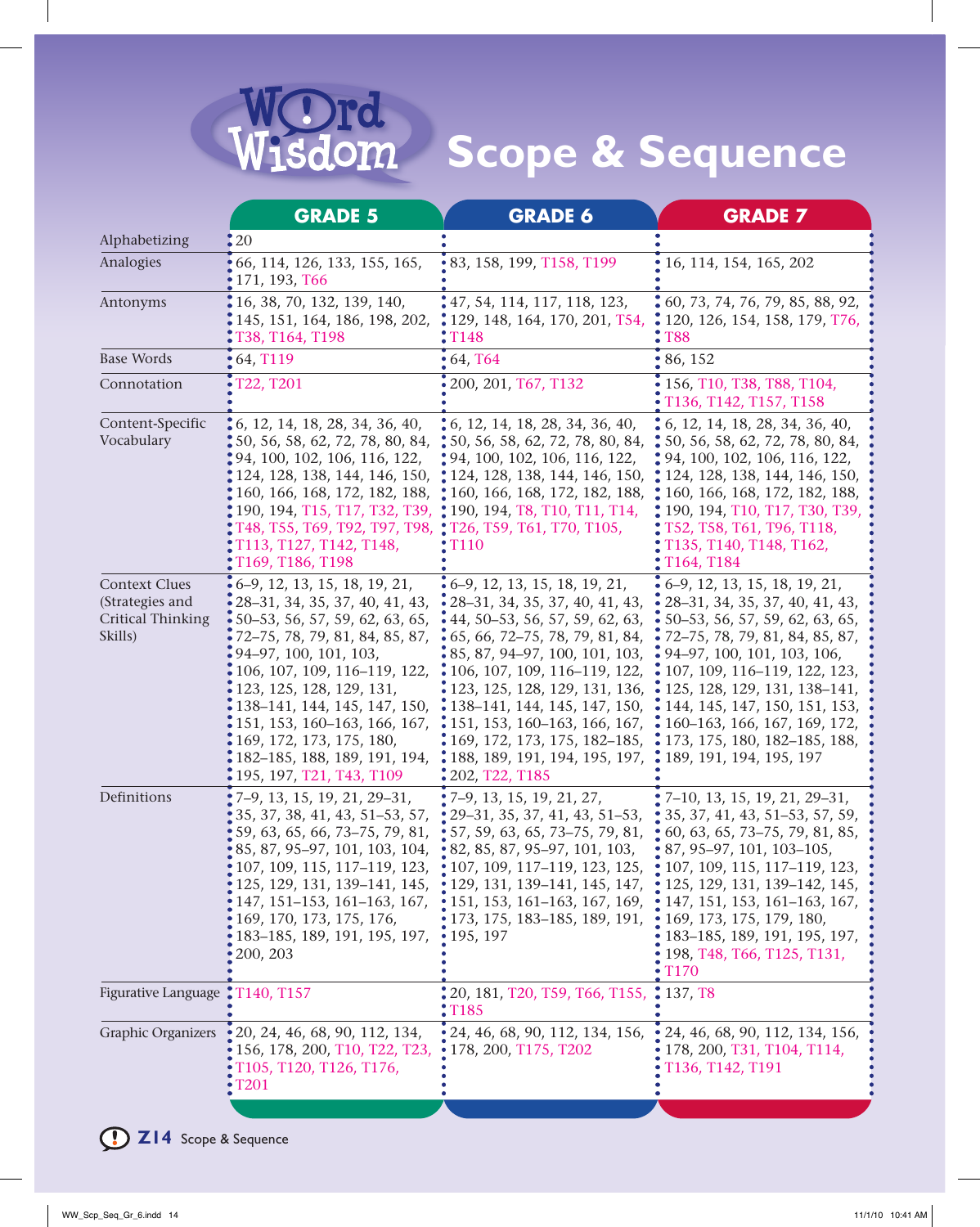|                                                | <b>GRADE 5</b>                                                                                                                                                                                                                                                                                                                                                                               | <b>GRADE 6</b>                                                                                                                                                                                                                                                                                                                                                                                                                         | <b>GRADE 7</b>                                                                                                                                                                                                                                                                                                                                                             |
|------------------------------------------------|----------------------------------------------------------------------------------------------------------------------------------------------------------------------------------------------------------------------------------------------------------------------------------------------------------------------------------------------------------------------------------------------|----------------------------------------------------------------------------------------------------------------------------------------------------------------------------------------------------------------------------------------------------------------------------------------------------------------------------------------------------------------------------------------------------------------------------------------|----------------------------------------------------------------------------------------------------------------------------------------------------------------------------------------------------------------------------------------------------------------------------------------------------------------------------------------------------------------------------|
| Homophones/<br>Homographs                      | T44, T54, T67, T98, T105                                                                                                                                                                                                                                                                                                                                                                     | : 196, T30, T197                                                                                                                                                                                                                                                                                                                                                                                                                       | T98, T165                                                                                                                                                                                                                                                                                                                                                                  |
| <b>Listening Skills</b>                        | T17, T39, T49, T69, T92,<br>T113, T127, T169                                                                                                                                                                                                                                                                                                                                                 | T8, T14, T26, T61, T105,<br><b>T110</b>                                                                                                                                                                                                                                                                                                                                                                                                | T17, T30, T33, T61, T118,<br>T184                                                                                                                                                                                                                                                                                                                                          |
| <b>Multiple Meanings</b>                       | 13, 29, 35, 52, 63, 86, 107,<br>118, 123, 140, 167, 173, T33,<br>Т44, Т54, Т67, Т92, Т98,<br>T105, T140                                                                                                                                                                                                                                                                                      | $\ddot{.}8, 13, 19, 30, 35, 41, 63, 79,$<br>$\ddot{.}85, 86, 107, 118, 123, 129,$<br>• 145, 161, 162, 167, 173, 184,<br>: 189, 196, T98, T105, T175                                                                                                                                                                                                                                                                                    | $\cdot$ 8, 13, 19, 35, 41, 51, 52, 63,<br>• 96, 101, 107, 140, 162, 167,<br>$\frac{1}{2}$ 174, 184, 189, T42, T121,<br>T <sub>191</sub>                                                                                                                                                                                                                                    |
| Parts of Speech                                | 27, 49, 71, 115, 200, T59,<br>T77, T92, T135, T165, T179                                                                                                                                                                                                                                                                                                                                     | 27, 64, 71, 90, 115, 134, 156,<br>$\cdot$ 174, 203, T98, T175, T201                                                                                                                                                                                                                                                                                                                                                                    | 27, 46, 71, 90, 134, 159, T48,<br>T121, T168                                                                                                                                                                                                                                                                                                                               |
| Predicting<br>Meaning/Using<br>Prior Knowledge | 7-9, 13, 19, 29-31, 35, 36,<br>$341, 51-53, 57, 63, 73-75, 79,$<br>80, 85, 95–97, 101, 102, 107,<br>117-119, 123, 124, 129,<br>139-141, 145, 146, 151,<br>161-163, 167, 168, 173,<br>183-185, 189, 190, 195, T6,<br>T12, T18, T28, T34, T40, T50,<br>T56, T62, T72, T78, T84, T91,<br>T94, T100, T106, T116, T122,<br>T128, T138, T144, T150,<br>T160, T166, T172, T182,<br>T188, T194, T202 | $\cdot$ 7-9, 13, 14, 19, 29-31, 35,<br>$36, 41, 51-53, 57, 58, 63,$<br>$273-75$ , 79, 80, 85, 95-97,<br>101, 102, 107, 117–119, 123,<br>124, 129, 139-141, 145, 146,<br>151, 161–163, 167, 168, 173,<br>: 183-185, 189, 190, 195, T6,<br>T12, T18, T28, T34, T40, T50,<br>: T56, T62, T72, T78, T84, T94,<br>T100, T106, T116, T122,<br>T128, T138, T144, T150,<br>T157, T160, T166, T172,<br>T182, T188, T194                         | 7-9, 13, 19, 29-31, 35, 36,<br>$341, 51-53, 57, 58, 63, 68,$<br>73-75, 79, 85, 95-97, 101,<br>• 107, 117-119, 123, 124, 129,<br>139-141, 145, 151, 161-163,<br>167, 168, 173, 183-185, 189,<br>190, 195, T6, T12, T18, T28,<br>T34, T40, T50, T56, T62, T72,<br>T78, T84, T94, T100, T106,<br>T116, T122, T128, T138,<br>T144, T150, T160, T166,<br>T172, T182, T188, T194 |
| Prefixes                                       | 15, 21, 37, 43, 59, 65, 68, 81,<br>87, 109, 125, 131, 147, 153,<br>169, 175, 191, 197, T58, T99                                                                                                                                                                                                                                                                                              | $\cdot$ 15, 21, 37, 43, 59, 65, 68, 81,<br>$\cdot$ 87, 103, 109, 125, 131, 147,<br>152, 153, 169, 175, 191, 197,<br>T15, T16, T26, T36, T39,<br>T104, T176, T191                                                                                                                                                                                                                                                                       | 15, 21, 37, 43, 59, 65, 81, 87,<br>103, 109, 115, 125, 131, 147,<br>153, 169, 175, 191, 197, 200,<br>203, T15, T16, T36, T61                                                                                                                                                                                                                                               |
| Pronunciation/<br>Phonetic Respellings         | 108, T74, T92                                                                                                                                                                                                                                                                                                                                                                                | T26, T140                                                                                                                                                                                                                                                                                                                                                                                                                              | 130, T60, T74, T153                                                                                                                                                                                                                                                                                                                                                        |
| Reference Skills                               | 9, 15, 20, 21, 31, 37, 42, 43,<br>53, 59, 64, 65, 75, 86, 87, 97,<br>103, 108, 109, 119, 125, 130,<br>131, 141, 147, 152, 153, 163,<br>T87, T91, T114, T136, T158,<br>T168, T180                                                                                                                                                                                                             | $\cdot$ 9, 15, 20, 21, 31, 37, 42, 43,<br>53, 59, 64, 65, 75, 81, 86, 87,<br>97, 103, 108, 109, 119, 125,<br>$\cdot$ 130, 131, 141, 147, 152, 153,<br>169, 174, 175, 185, 191, 196, • 163, 169, 174, 175, 185, 191,<br>197, 203, T21, T27, T55, T70, • 196, 197, T16, T27, T43, T69,<br>T81, T92, T99, T114, T124,<br>$\cdot$ T131, T146, T157, T169,<br>$\sqrt{175}$                                                                  | 9, 15, 20, 21, 31, 37, 42, 43,<br>53, 59, 64, 65, 75, 81, 86, 87,<br>97, 103, 108, 109, 119, 125,<br>130, 131, 141, 147, 152, 153,<br>$\cdot$ 163, 169, 174, 175, 185, 191,<br>$\cdot$ 196, 197, T26, T43, T70, T81,<br>• T92, T102, T114, T127, T132,<br>T180, T197, T202                                                                                                 |
| <b>Relating Meanings</b>                       | 186, 187, 193, T65, T71, T83 : 179, 187, 193, 199, T171                                                                                                                                                                                                                                                                                                                                      | $\,$ (10, 11, 17, 23, 32, 33, 39, 45, $\,$ (10, 11, 17, 33, 39, 45, 61, 67, $\,$ (11, 17, 33, 45, 61, 66, 67, 69,<br>55, 67, 76, 77, 83, 86, 89, 99, $\sqrt{*}$ 76, 77, 89, 99, 105, 110, 111, $\sqrt{*}$ 77, 83, 89, 91, 110, 111, 113,<br>111, 120, 121, 127, 143, 148, :121, 126, 127, 132, 133, 135, :121, 127, 132, 133, 135, 142,<br>149, 155, 157, 164, 177, 179, :143, 149, 155, 157, 171, 177, :143, 148, 149, 157, 170, 171, | $\frac{1}{2}$ 176, 177, 187, 192, 193, T80,<br>T82, T127, T147, T162                                                                                                                                                                                                                                                                                                       |
| Roots                                          | 14, 15, 21, 24, 36, 37, 43, 46,<br>58, 59, 65, 80, 81, 87, 90,<br>102, 103, 109, 112, 124, 125,<br>131, 146, 147, 153, 168, 169,<br>175, 178, 190, 191, 197, T15,<br>T26, T36, T58, T125, T126                                                                                                                                                                                               | • 14, 15, 21, 24, 36, 37, 43, 46, • 14, 15, 21, 24, 36, 37, 43, 58,<br>$\cdot$ 58, 59, 65, 68, 80, 81, 87, 90,<br>$\cdot$ 102, 103, 109, 124, 125, 131,<br>$\cdot$ 134, 146, 147, 153, 156, 168, $\cdot$ 153, 168, 169, 175, 178, 181,<br>$\cdot$ 169, 175, 178, 190, 191, 197, $\cdot$ 190, 191, 197, T15, T16, T36,<br>$\cdot$ 200, T14, T16, T26, T36, T80, $\cdot$ T61, T103<br>T104, T190, T191                                   | $\cdot$ 59, 65, 80, 81, 87, 102, 103,<br>$\cdot$ 109, 124, 125, 131, 146, 147,                                                                                                                                                                                                                                                                                             |
|                                                |                                                                                                                                                                                                                                                                                                                                                                                              |                                                                                                                                                                                                                                                                                                                                                                                                                                        |                                                                                                                                                                                                                                                                                                                                                                            |